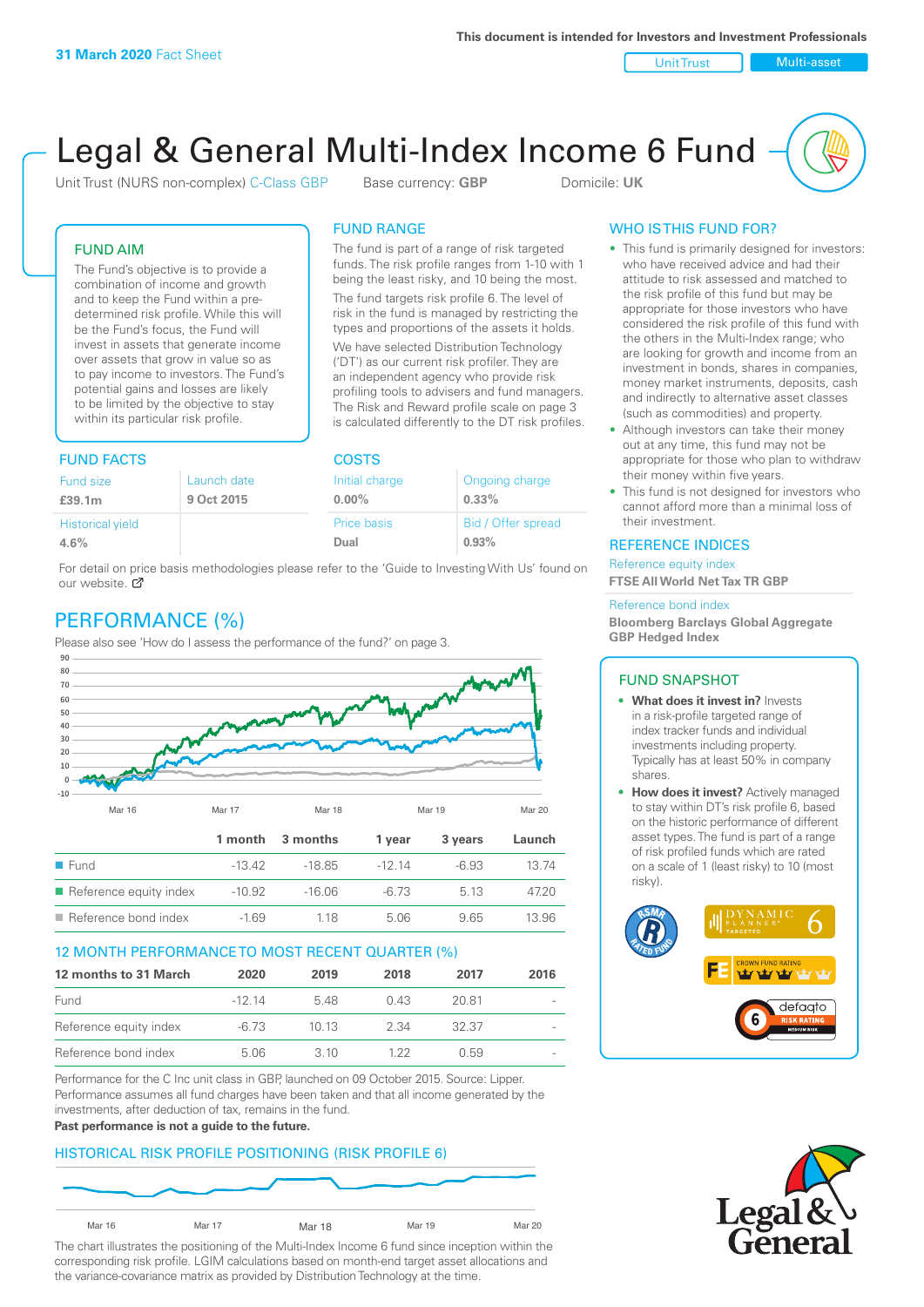# Legal & General Multi-Index Income 6 Fund

Unit Trust (NURS non-complex) C-Class GBP

## PORTFOLIO BREAKDOWN

All data source LGIM unless otherwise stated. Totals may not sum due to rounding.



![](_page_1_Picture_6.jpeg)

### FUND MANAGERS

The fund managers have responsibility for managing the multi-index fund range. They are part of the Multi-Asset Funds (MAF) team in LGIM. This team focuses on designing and managing multi-asset funds that are tailored to match the specific objectives of various client types. The team sits within a wider Asset Allocation team which combines both depth of experience with a broad range of expertise from different fields, including fund management, investment consulting and risk management roles.

# TOP 10 HOLDINGS (%)

| <b>L&amp;G UK Index Trust</b>                                    | 12.0 |
|------------------------------------------------------------------|------|
| L&G Emerging Markets Government Bond (US\$) Index Fund           | 9.1  |
| L&G Emerging Markets Government Bond (Local Currency) Index Fund | 8.6  |
| iShares UK Dividend UCITS ETF                                    | 8.3  |
| L&G High Income Trust                                            | 6.9  |
| L&G Global Emerging Markets Index Fund                           | 5.3  |
| L&G US Index Trust                                               | 4.9  |
| L&G European Index Trust                                         | 4.8  |
| <b>L&amp;G Pacific Index Trust</b>                               | 4.7  |
| L&G Global Listed Infrastructure Index Fund                      | 3.9  |

**Important:** Due to exceptional market conditions, spreads are currently volatile and may be higher than indicated. To see the latest spread visit www. legalandgeneral.com/chargesandfees